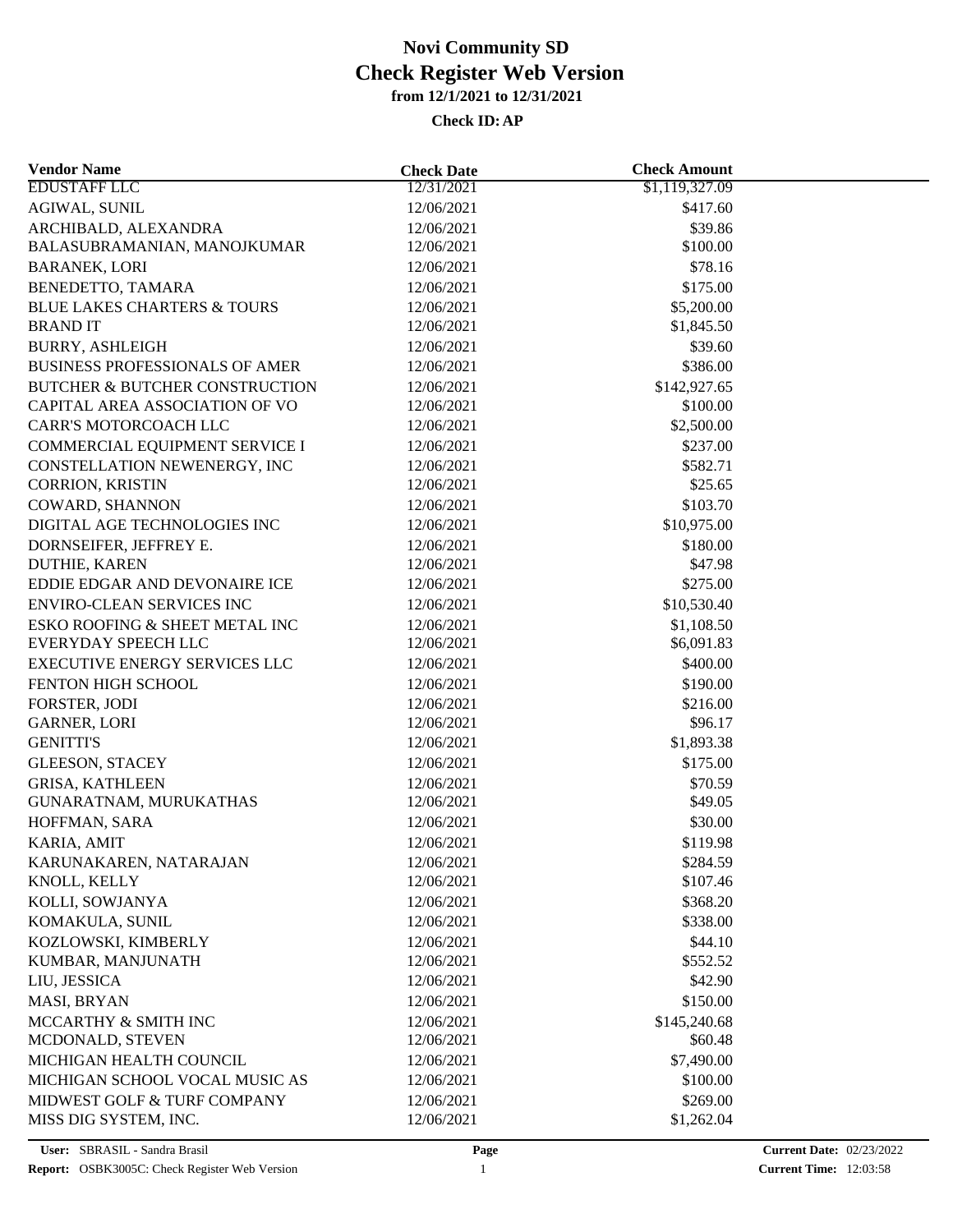| <b>Vendor Name</b>             | <b>Check Date</b> | <b>Check Amount</b> |  |
|--------------------------------|-------------------|---------------------|--|
| <b>MORSE, MELISSA</b>          | 12/06/2021        | \$263.85            |  |
| NAGARAJA, HARISH               | 12/06/2021        | \$377.22            |  |
| NORTHVILLE HIGH SCHOOL         | 12/06/2021        | \$125.00            |  |
| <b>NOVI BOWL</b>               | 12/06/2021        | \$5,000.00          |  |
| NOVI CHAMBER OF COMMERCE       | 12/06/2021        | \$1,440.00          |  |
| OAKLAND COMMUNITY COLLEGE      | 12/06/2021        | \$4,266.00          |  |
| OFILI, ALEXANDER               | 12/06/2021        | \$98.27             |  |
| PENDERGRAFF, HEIDI             | 12/06/2021        | \$99.23             |  |
| PERFECT IMPRESSIONS            | 12/06/2021        | \$693.36            |  |
| PHEIFFER, TODD ERIC            | 12/06/2021        | \$59.64             |  |
| PLM LAKE AND LAND MANAGEMENT   | 12/06/2021        | \$232.75            |  |
| PLYMOUTH AC LLC                | 12/06/2021        | \$375.00            |  |
| PRESIDIO NETWORKED SOLUTIONS L | 12/06/2021        | \$2,043.60          |  |
| PUBLIC LIBRARIES OF SAGINAW    | 12/06/2021        | \$32.00             |  |
| PULPA, APARNA                  | 12/06/2021        | \$300.79            |  |
| RUSSO, COURTNEY                | 12/06/2021        | \$525.00            |  |
| RUTKOWSKI, MELANIE             | 12/06/2021        | \$270.71            |  |
| RYAN, NICHOLAS                 | 12/06/2021        | \$147.84            |  |
| SAHOO, SWAGATIKA               | 12/06/2021        | \$156.34            |  |
| <b>SCREENCASTIFY LLC</b>       | 12/06/2021        | \$7,500.00          |  |
| SHIBATA, RIE                   | 12/06/2021        | \$35.93             |  |
| <b>SOUND COM SYSTEMS</b>       | 12/06/2021        | \$530.00            |  |
| SPALDING DEDECKER ASSOCIATES I | 12/06/2021        | \$22,375.00         |  |
| STITCH & SCRIBE INC.           | 12/06/2021        | \$440.00            |  |
| STOY, KELLY                    | 12/06/2021        | \$296.80            |  |
| TAN, HUALIN                    | 12/06/2021        | \$170.90            |  |
| TOP SHELF PUCKS LLC            | 12/06/2021        | \$630.00            |  |
| TURNER, TIERRA                 | 12/06/2021        | \$219.38            |  |
| VELLUCCI, MARK ANDREW          | 12/06/2021        | \$1,231.84          |  |
| WALCZAK, KRISTEN               | 12/06/2021        | \$1,173.73          |  |
| WATERMARK APPAREL LLC          | 12/06/2021        | \$6,665.00          |  |
| YU, YANXIAN LIN                | 12/06/2021        | \$824.32            |  |
| A PARTS WAREHOUSE              | 12/09/2021        | \$1,239.48          |  |
| ACME PROMOTIONAL & APPAREL LLC | 12/09/2021        | \$436.80            |  |
| ALABDUJABBAR, REHAB            | 12/09/2021        | \$341.25            |  |
| <b>ANDYMARK INC</b>            | 12/09/2021        | \$30.00             |  |
| AT&T                           | 12/09/2021        | \$975.23            |  |
| AT&T                           | 12/09/2021        | \$1,219.85          |  |
| BIG FROG CUSTOM T-SHIRT & MORE | 12/09/2021        | \$390.00            |  |
| <b>BRASIL, SANDRA</b>          | 12/09/2021        | \$67.76             |  |
| BUSCHER, JOSHUA NICHOLAS       | 12/09/2021        | \$500.00            |  |
| BUSCHER, NOAH CHRISTIAN        | 12/09/2021        | \$500.00            |  |
| CHANDRASEKARAN, ARUN           | 12/09/2021        | \$75.00             |  |
| <b>CINTAS CORPORATION #31</b>  | 12/09/2021        | \$314.46            |  |
| <b>CULBERT, RACHEL</b>         | 12/09/2021        | \$79.96             |  |
| <b>CUMMINS BRIDGEWAY LLC</b>   | 12/09/2021        | \$307.36            |  |
| DEAN TRANSPORTATION INC        | 12/09/2021        | \$1,894.75          |  |
| DELTACOM INC                   | 12/09/2021        | \$181.00            |  |
|                                |                   |                     |  |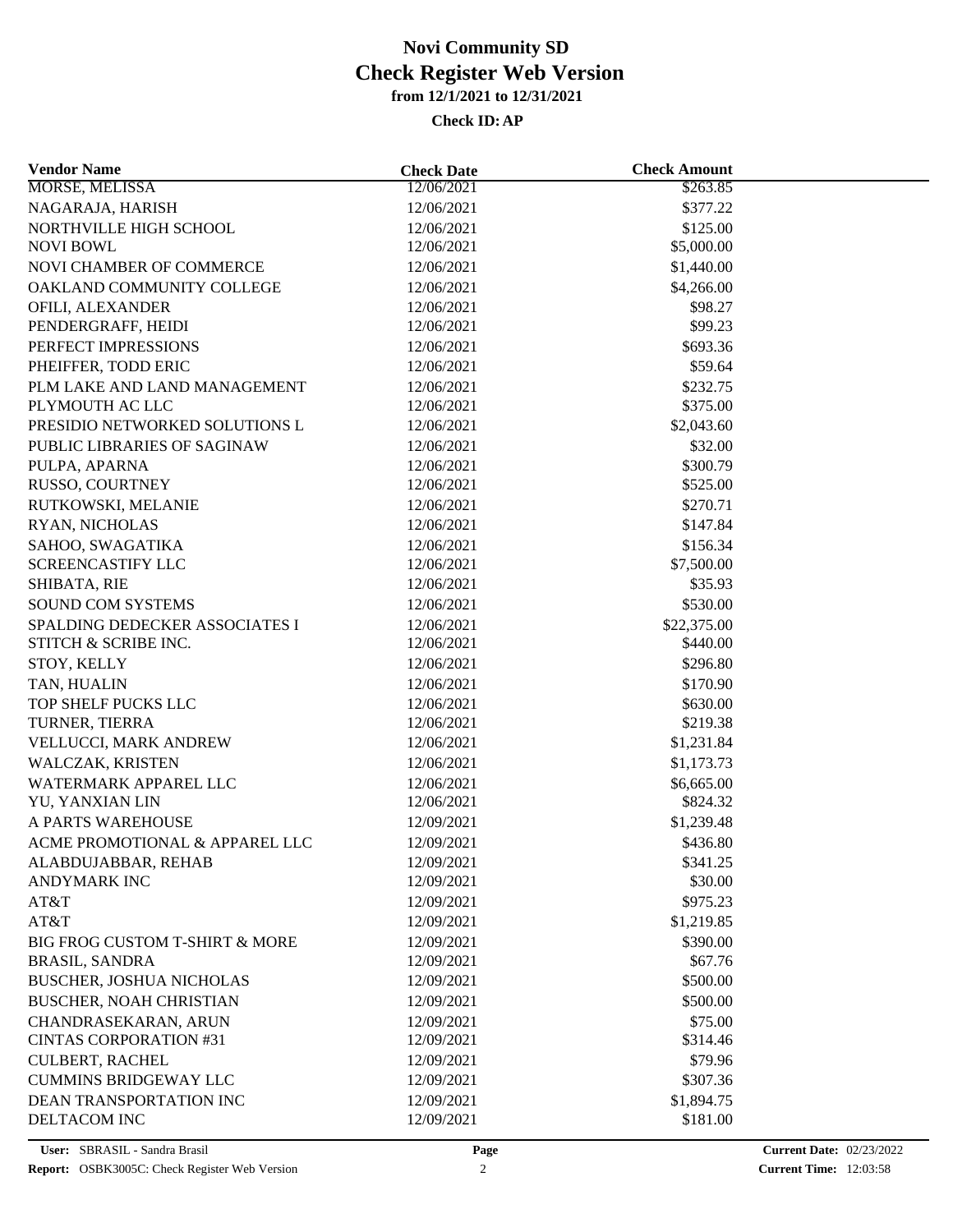| <b>Vendor Name</b>                             | <b>Check Date</b> | <b>Check Amount</b>    |  |
|------------------------------------------------|-------------------|------------------------|--|
| <b>DIGITAL SIGNUP</b>                          | 12/09/2021        | \$818.20               |  |
| DIRECT ENERGY BUSINESS INC                     | 12/09/2021        | \$47,179.94            |  |
| <b>DTE ENERGY</b>                              | 12/09/2021        | \$39,319.26            |  |
| DURAISWAMY, VIDYA                              | 12/09/2021        | \$454.95               |  |
| <b>ECA SCIENCE KIT SERVICES</b>                | 12/09/2021        | \$1,360.98             |  |
| ELLIS, KATHERINE                               | 12/09/2021        | \$32.90                |  |
| <b>ENVIRO-CLEAN SERVICES INC</b>               | 12/09/2021        | \$166,381.78           |  |
| <b>EVER KOLD REFRIGERATION</b>                 | 12/09/2021        | \$1,741.00             |  |
| FENCHEL, LISA                                  | 12/09/2021        | \$40.00                |  |
| FENTON HIGH SCHOOL                             | 12/09/2021        | \$190.00               |  |
| FICANO, SABRINA                                | 12/09/2021        | \$58.00                |  |
| HERRERA GARCIA, ERICK ESTEBAN                  | 12/09/2021        | \$40.00                |  |
| HOLLAND BUS COMPANY                            | 12/09/2021        | \$370.69               |  |
| HOVERMALE, MARK                                | 12/09/2021        | \$40.30                |  |
| <b>INTERIOR ENVIRONMENTS LLC</b>               | 12/09/2021        | \$3,952.34             |  |
| ISOGAI, MAMI                                   | 12/09/2021        | \$94.25                |  |
| KARUNAKAREN, NATARAJAN                         | 12/09/2021        | \$105.00               |  |
| KERBRAT, JENNIFER                              | 12/09/2021        | \$100.67               |  |
| <b>M-2 AUTO PARTS INC</b>                      | 12/09/2021        | \$57.60                |  |
| <b>MARSHALL MUSIC</b>                          | 12/09/2021        | \$2,858.79             |  |
| MCCARTHY & SMITH INC                           | 12/09/2021        | \$618,967.35           |  |
| MCDOUGALL, BARBARA                             | 12/09/2021        | \$114.01               |  |
| MICHIGAN ASSOC SECONDARY SCHOO                 | 12/09/2021        | \$100.00               |  |
| MIDAMERICAN GUNITE INC DBA MID                 | 12/09/2021        | \$252,892.17           |  |
| MILLER JOHNSON                                 | 12/09/2021        | \$5,127.50             |  |
| NFINITY ATHLETIC, LLC                          | 12/09/2021        | \$2,127.68             |  |
| NICHOLS PAPER & SUPPLY COMPANY                 | 12/09/2021        | \$1,020.34             |  |
| NORTHVILLE PUBLIC SCHOOLS                      | 12/09/2021        | \$125.00               |  |
| OTAKA, HITOSHI                                 | 12/09/2021        | \$13.33                |  |
| OTAKA, KEIKO                                   | 12/09/2021        | \$133.33               |  |
| PATRICK, ERIN                                  | 12/09/2021        | \$66.00                |  |
| POWERSCHOOL GROUP LLC                          | 12/09/2021        | \$4,200.00             |  |
| PRESIDIO NETWORKED SOLUTIONS L                 | 12/09/2021        | \$22,350.00            |  |
| <b>RELIABLE DELIVERY</b>                       | 12/09/2021        | \$2,168.66             |  |
| ROTARY CLUB OF NOVI MICHIGAN                   | 12/09/2021        |                        |  |
| SAVARALA, DARMENDRA                            | 12/09/2021        | \$103.00<br>\$1,249.85 |  |
| <b>SET SEG</b>                                 |                   | \$7,513.00             |  |
|                                                | 12/09/2021        |                        |  |
| SHAH, TUSHAR                                   | 12/09/2021        | \$281.52               |  |
| SOUTH LYON COMMUNITY SCHOOLS<br>STOJANOV, LILY | 12/09/2021        | \$205.00               |  |
|                                                | 12/09/2021        | \$34.66                |  |
| TACKETT, LORIE LOUISE                          | 12/09/2021        | \$112.50               |  |
| TALENT ASSESSMENT INC.                         | 12/09/2021        | \$31,530.60            |  |
| THRUN LAW FIRM P.C.                            | 12/09/2021        | \$10,584.94            |  |
| TIERNEY BROTHERS INC                           | 12/09/2021        | \$2,115.00             |  |
| <b>TOP CAT SALES</b>                           | 12/09/2021        | \$3,963.00             |  |
| <b>US FOODS INC</b>                            | 12/09/2021        | \$1,437.30             |  |
| VELLUCCI, JENNIFER                             | 12/09/2021        | \$74.68                |  |
| VELLUCCI, MARK ANDREW                          | 12/09/2021        | \$75.00                |  |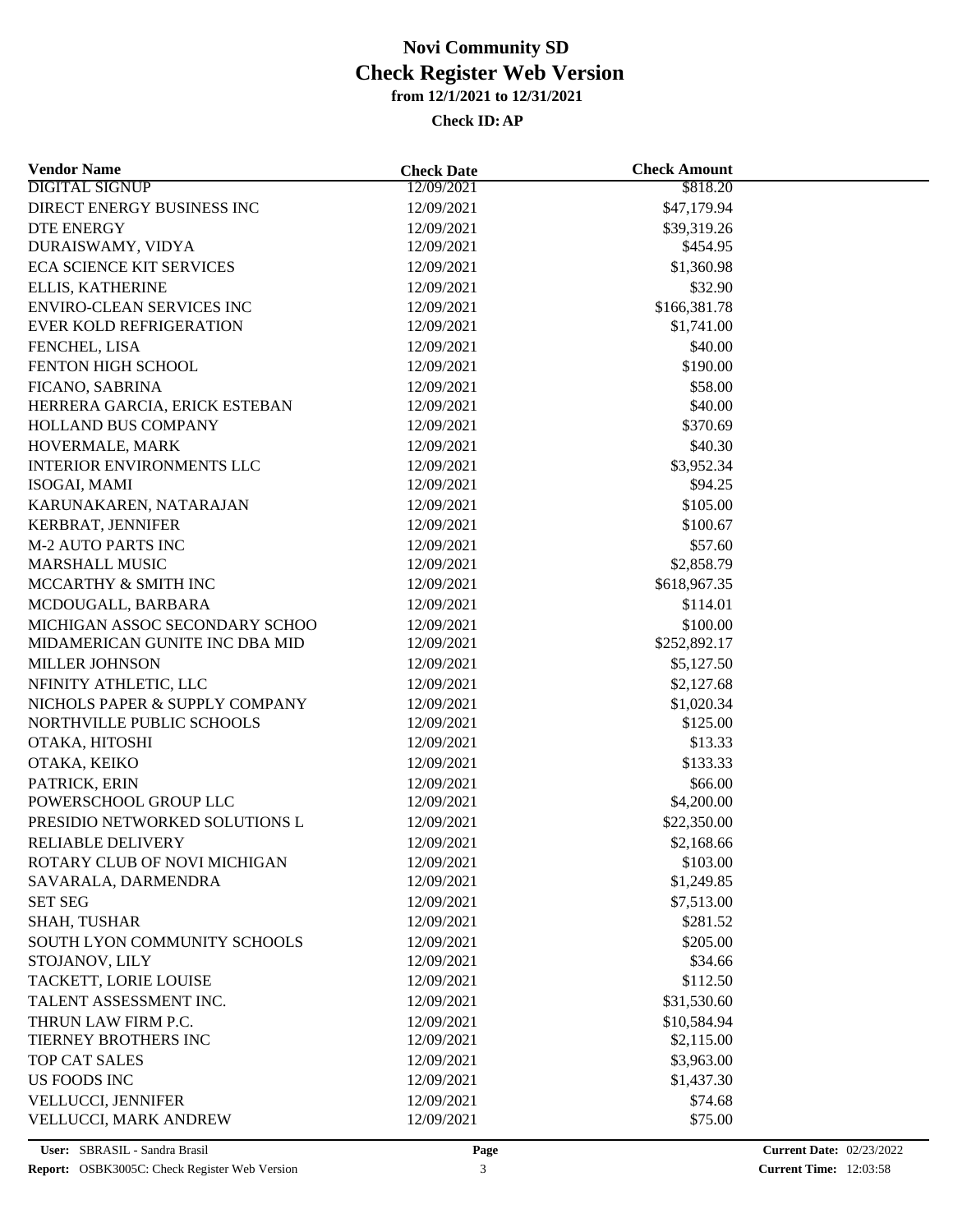**Check ID:AP**

| <b>Vendor Name</b>                 | <b>Check Date</b> | <b>Check Amount</b> |  |
|------------------------------------|-------------------|---------------------|--|
| WEB BENEFITS DESIGN CORPORATIO     | 12/09/2021        | \$3,713.40          |  |
| YARLAGADDA, RAJESH                 | 12/09/2021        | \$234.00            |  |
| <b>MEFSA</b>                       | 12/10/2021        | \$127.35            |  |
| MICHAEL R STILLMAN (P42765)        | 12/10/2021        | \$218.28            |  |
| <b>MISDU</b>                       | 12/10/2021        | \$2,552.50          |  |
| ABEL, MARCI                        | 12/15/2021        | \$283.26            |  |
| AETNA BEHAVIORAL HEALTH LLC        | 12/15/2021        | \$1,806.92          |  |
| AGIWAL, SUNIL                      | 12/15/2021        | \$464.72            |  |
| ALSPAUGH, ANDREA                   | 12/15/2021        | \$21.94             |  |
| <b>ANDYMARK INC</b>                | 12/15/2021        | \$346.94            |  |
| ARMSTRONG, ROBERT                  | 12/15/2021        | \$310.47            |  |
| ASPHALT SPECIALISTS INC            | 12/15/2021        | \$18,000.00         |  |
| AT&T                               | 12/15/2021        | \$138.72            |  |
| AT&T                               | 12/15/2021        | \$3,270.24          |  |
| AT&T                               | 12/15/2021        | \$639.92            |  |
| <b>AT&amp;T MOBILITY</b>           | 12/15/2021        | \$1,143.45          |  |
| BALASUBRAMANIAN, MANOJKUMAR        | 12/15/2021        | \$35.00             |  |
| BALOH-UFFORD, MEGAN                | 12/15/2021        | \$31.60             |  |
| BEN, MEREDITH                      | 12/15/2021        | \$50.00             |  |
| <b>BHUMA, VIJALA</b>               | 12/15/2021        | \$60.00             |  |
| BIANCO MOTORCOACH CHARTER          | 12/15/2021        | \$8,895.00          |  |
| <b>BOOTZ, ASHLEY</b>               | 12/15/2021        | \$26.00             |  |
| CHOI, YOONSUK                      | 12/15/2021        | \$60.00             |  |
| <b>CLIFFORD, LAURIE</b>            | 12/15/2021        | \$194.10            |  |
| COMMERCIAL EQUIPMENT SERVICE I     | 12/15/2021        | \$117.38            |  |
| <b>CONSUMERS ENERGY</b>            |                   | \$709.04            |  |
|                                    | 12/15/2021        |                     |  |
| CORE ATHLETICS, LLC                | 12/15/2021        | \$4,955.00          |  |
| DEAN TRANSPORTATION INC            | 12/15/2021        | \$1,032.75          |  |
| DELTACOM INC                       | 12/15/2021        | \$690.00            |  |
| DIGITAL AGE TECHNOLOGIES INC       | 12/15/2021        | \$6,990.00          |  |
| DOUGLAS, LINDA                     | 12/15/2021        | \$60.00             |  |
| <b>DTE ENERGY</b>                  | 12/15/2021        | \$2,185.15          |  |
| ENTECH MEDICAL STAFFING SOLUTI     | 12/15/2021        | \$2,932.60          |  |
| FORD, STEFANIE                     | 12/15/2021        | \$152.67            |  |
| <b>GALE: A CENGAGE LEARNING CO</b> | 12/15/2021        | \$5,407.06          |  |
| GAMI, SEEMA                        | 12/15/2021        | \$60.00             |  |
| <b>GEORGE, SHIRLEY</b>             | 12/15/2021        | \$48.78             |  |
| HARPENAU, PATTI                    | 12/15/2021        | \$96.87             |  |
| HARTLAND HIGH SCHOOL               | 12/15/2021        | \$150.00            |  |
| HOLLAND BUS COMPANY                | 12/15/2021        | \$1,029.21          |  |
| J.W. PEPPER & SON INC              | 12/15/2021        | \$876.49            |  |
| JARJIS, LUMA                       | 12/15/2021        | \$200.00            |  |
| KHALIL, FADI                       | 12/15/2021        | \$60.00             |  |
| KIDAMBI, VIDHYA                    | 12/15/2021        | \$60.00             |  |
| KINRA, DISHA                       | 12/15/2021        | \$60.00             |  |
| KOLLI, SOWJANYA                    | 12/15/2021        | \$10.99             |  |
| KONE INC                           | 12/15/2021        | \$269.47            |  |
| LEE, AGNES                         | 12/15/2021        | \$89.91             |  |
|                                    |                   |                     |  |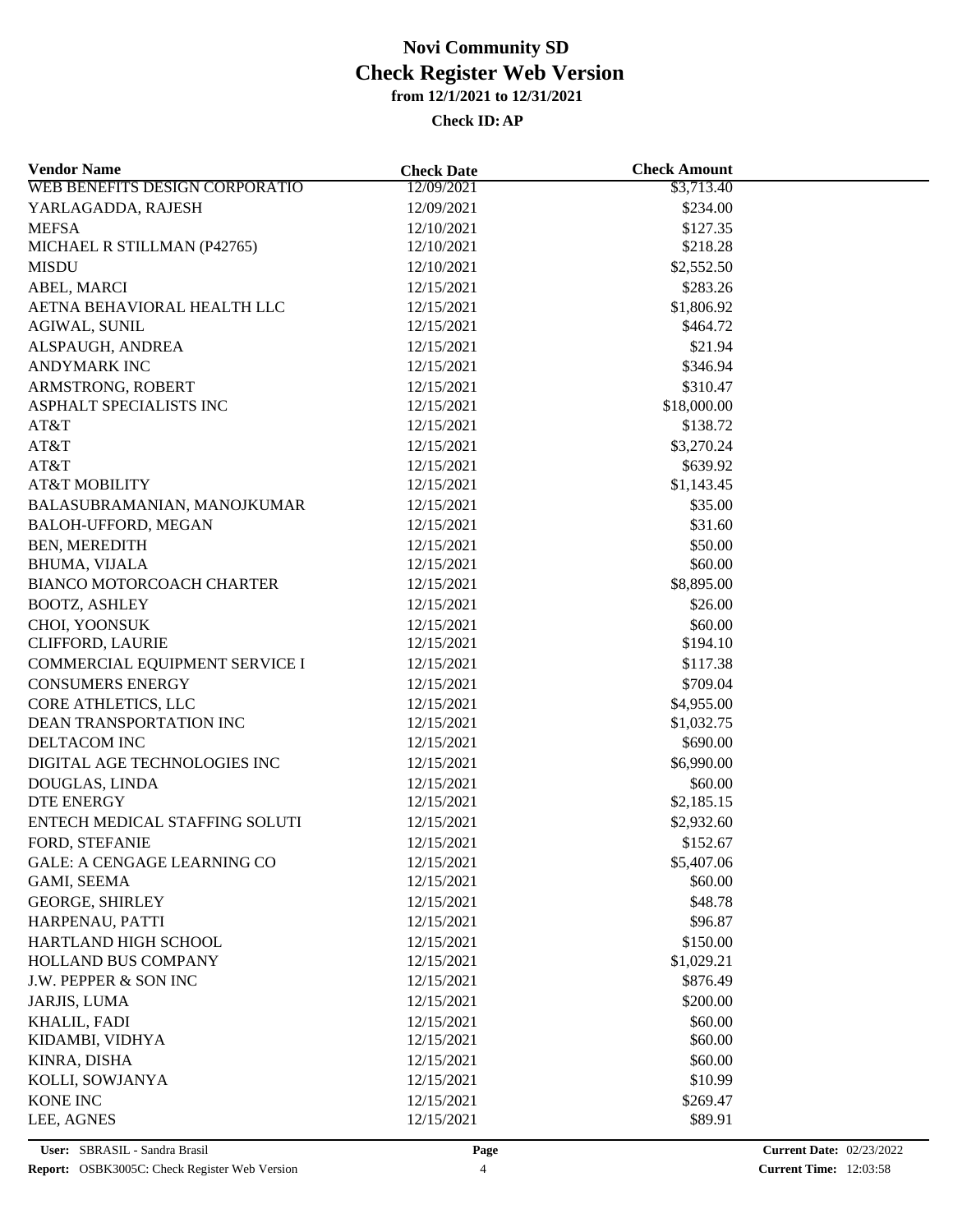| <b>Vendor Name</b>             | <b>Check Date</b> | <b>Check Amount</b> |  |
|--------------------------------|-------------------|---------------------|--|
| LEE, TAE                       | 12/15/2021        | \$60.00             |  |
| LOWERY CORP. DBA APPLIED IMAGI | 12/15/2021        | \$4,393.33          |  |
| MACIE PUBLISHING COMPANY       | 12/15/2021        | \$125.83            |  |
| <b>MACRO CONNECT INC</b>       | 12/15/2021        | \$1,000.00          |  |
| MARK BOGARIN PHOTOGRAPHY       | 12/15/2021        | \$745.00            |  |
| MCCARTHY & SMITH INC           | 12/15/2021        | \$509,573.47        |  |
| MEADOWBROOK ART CENTER         | 12/15/2021        | \$380.00            |  |
| MICHIGAN INTERSCHOLASTIC FOREN | 12/15/2021        | \$225.00            |  |
| MICHIGAN STUMP REMOVAL INC     | 12/15/2021        | \$3,600.00          |  |
| MOGALAYAPALLI, URMILA          | 12/15/2021        | \$60.00             |  |
| NAVIGATE360, LLC DBA ALICE     | 12/15/2021        | \$2,350.00          |  |
| NICHOLS PAPER & SUPPLY COMPANY | 12/15/2021        | \$341.60            |  |
| PINTERS FLOWERLAND INC         | 12/15/2021        | \$2,135.00          |  |
| PITNEY BOWES GLOBAL FINANCIAL  | 12/15/2021        | \$690.48            |  |
| PLAYON! SPORTS                 | 12/15/2021        | \$1,750.00          |  |
| PRINTNOLOGY INC                | 12/15/2021        | \$774.00            |  |
| RAVI, LAKSHMI                  | 12/15/2021        | \$120.00            |  |
| RIDDELL ALL AMERICAN           | 12/15/2021        | \$552.58            |  |
| ROTARY CLUB OF NOVI MICHIGAN   | 12/15/2021        | \$103.00            |  |
| ROYAL OAK HIGH SCHOOL          | 12/15/2021        | \$125.00            |  |
| SAFEWAY SHREDDING LLC          | 12/15/2021        | \$60.00             |  |
| SAHOO, SWAGATIKA               |                   |                     |  |
|                                | 12/15/2021        | \$410.93            |  |
| <b>SALINE AREA SCHOOLS</b>     | 12/15/2021        | \$300.00            |  |
| SANDERS, PAMARA                | 12/15/2021        | \$75.00             |  |
| <b>SCHOLASTIC BOOK FAIRS</b>   | 12/15/2021        | \$4,172.35          |  |
| SECREST WARDLE LYNCH HAMPTON T | 12/15/2021        | \$189.73            |  |
| SERVICAR OF MICHIGAN INC.      | 12/15/2021        | \$19,182.00         |  |
| SHAH, TUSHAR                   | 12/15/2021        | \$692.41            |  |
| SHEETS, RACHEL                 | 12/15/2021        | \$70.00             |  |
| SHRIVASTAVA, AJAY              | 12/15/2021        | \$60.00             |  |
| SKUPIN, MADISON                | 12/15/2021        | \$157.83            |  |
| <b>SME</b>                     | 12/15/2021        | \$229.50            |  |
| SMITH, JOEL                    | 12/15/2021        | \$803.31            |  |
| SPARKS, JIM                    | 12/15/2021        | \$400.00            |  |
| <b>STATE OF MICHIGAN</b>       | 12/15/2021        | \$150.00            |  |
| TEAM SPORTS INC                | 12/15/2021        | \$12,212.47         |  |
| TRAFFIC & SAFETY CONTROL SYSTE | 12/15/2021        | \$415.00            |  |
| TREDROC TIRE SERVICES LLC      | 12/15/2021        | \$1,800.64          |  |
| WATKINS, AMY                   | 12/15/2021        | \$95.00             |  |
| YARLAGADDA, RAJESH             | 12/15/2021        | \$104.04            |  |
| ZHANG, LI                      | 12/15/2021        | \$30.00             |  |
| ABLER, JENNIFER                | 12/17/2021        | \$533.80            |  |
| ABRAHAM, DOUGLAS ROBERT        | 12/17/2021        | \$875.00            |  |
| <b>ANDYMARK INC</b>            | 12/17/2021        | \$209.96            |  |
| AVENTRIC TECHNOLOGIES LLC      | 12/17/2021        | \$720.00            |  |
| <b>BARBALAS, SUSAN</b>         | 12/17/2021        | \$49.50             |  |
| BEYER, TODD                    | 12/17/2021        | \$1,021.20          |  |
| <b>BISHOP, NOLA</b>            | 12/17/2021        | \$118.00            |  |
|                                |                   |                     |  |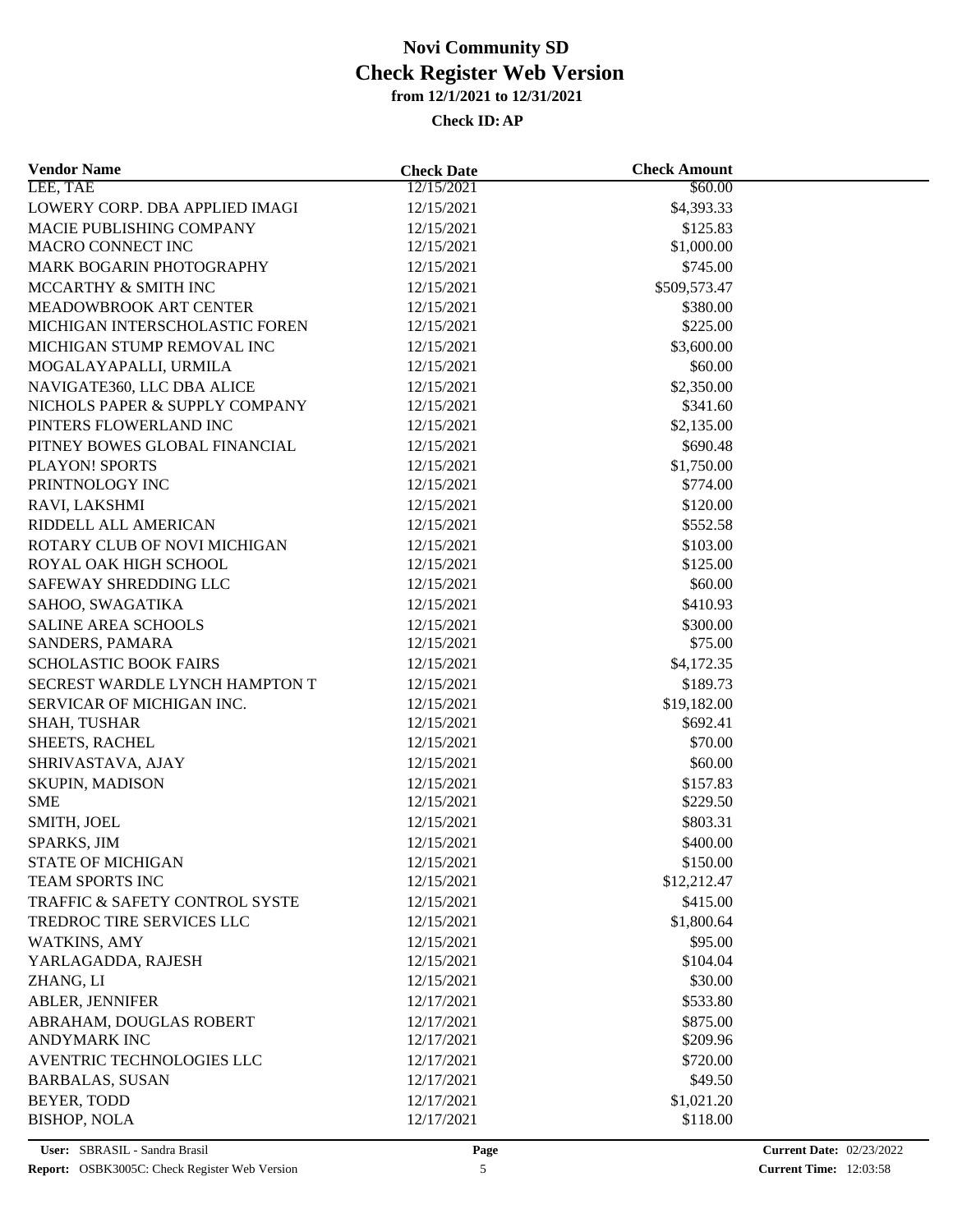**Check ID:AP**

| <b>Vendor Name</b>                        | <b>Check Date</b> | <b>Check Amount</b> |  |
|-------------------------------------------|-------------------|---------------------|--|
| <b>BREUNING, ALEXANDER</b>                | 12/17/2021        | \$669.60            |  |
| <b>BUTCHER &amp; BUTCHER CONSTRUCTION</b> | 12/17/2021        | \$9,500.00          |  |
| CITY OF NOVI WATER & SEWER DEP            | 12/17/2021        | \$4,958.81          |  |
| CLEAR RATE COMMUNICATINS INC              | 12/17/2021        | \$19.75             |  |
| <b>CUT-ALL WATERJET CUTTING INC</b>       | 12/17/2021        | \$132.00            |  |
| DABERKO LLC                               | 12/17/2021        | \$8,650.60          |  |
| DANIELLE EFTHEMIOU DBA DANCE F            | 12/17/2021        | \$520.00            |  |
| DUDA, SUSAN                               | 12/17/2021        | \$784.00            |  |
| FARRIS, CATHERINE M.                      | 12/17/2021        | \$60.64             |  |
| FREEBIRD LLC                              | 12/17/2021        | \$635.00            |  |
| HIRSHFIELD, LAURA JANINE                  | 12/17/2021        | \$777.47            |  |
| <b>KAUKAB LLC</b>                         | 12/17/2021        | \$1,083.00          |  |
| LIFE INSURANCE COMPANY OF NORT            | 12/17/2021        | \$23,769.56         |  |
| LIM-ARENA, DEBORAH                        | 12/17/2021        | \$257.40            |  |
| MCMASTER-CARR SUPPLY COMPANY              | 12/17/2021        | \$432.43            |  |
| MESSA (MICHIGAN EDUCATION SPEC            | 12/17/2021        | \$748,099.30        |  |
| OSCAR W. LARSON CO                        | 12/17/2021        | \$900.22            |  |
| PILLA, JAGADEESWARI                       | 12/17/2021        | \$90.00             |  |
| PREMIER RELOCATIONS LLC                   | 12/17/2021        | \$6,315.00          |  |
| PRESIDIO NETWORKED SOLUTIONS L            | 12/17/2021        | \$350.00            |  |
| RAMEGOWDA, MADHU MAGGE                    |                   |                     |  |
|                                           | 12/17/2021        | \$1,228.50          |  |
| REID, MARSHA                              | 12/17/2021        | \$226.24            |  |
| <b>SECURITY DESIGNS</b><br><b>SME</b>     | 12/17/2021        | \$335.00            |  |
|                                           | 12/17/2021        | \$4,370.90          |  |
| TEAM SPORTS INC                           | 12/17/2021        | \$6,975.00          |  |
| THE BEST DEALS FOR YOU LLC                | 12/17/2021        | \$648.00            |  |
| TUMBLE BUNNIES GYMNASTICS INC             | 12/17/2021        | \$2,196.00          |  |
| VELLUCCI, MARK ANDREW                     | 12/17/2021        | \$115.41            |  |
| WEST, KAITLYN                             | 12/17/2021        | \$52.70             |  |
| WILKINSON, KAREN                          | 12/17/2021        | \$20.00             |  |
| YAMADA, SHUYA                             | 12/17/2021        | \$85.00             |  |
| YELLOW FLAG PRODUCTIONS LLC               | 12/17/2021        | \$1,000.00          |  |
| YEO & YEO CONSULTING, LLC.                | 12/17/2021        | \$195.00            |  |
| A PARTS WAREHOUSE                         | 12/20/2021        | \$55.04             |  |
| <b>CINTAS CORPORATION #31</b>             | 12/20/2021        | \$225.70            |  |
| <b>CONSUMERS ENERGY</b>                   | 12/20/2021        | \$19,701.51         |  |
| DANIEL COLLIC DBA TRUENORTH RI            | 12/20/2021        | \$2,300.00          |  |
| GAULT, KELSEY                             | 12/20/2021        | \$31.72             |  |
| H & S ENGINEERING INC.                    | 12/20/2021        | \$1,440.00          |  |
| HP INC                                    | 12/20/2021        | \$1,621.61          |  |
| <b>INACOMP TECHNICAL SERVICES GRO</b>     | 12/20/2021        | \$6,250.00          |  |
| <b>INTRADO INTERACTIVE SERVICES C</b>     | 12/20/2021        | \$8,865.00          |  |
| JACKSON TRUCK SERVICE INC                 | 12/20/2021        | \$1,914.32          |  |
| JOHN'S SANITATION INC                     | 12/20/2021        | \$51.00             |  |
| LOWERY CORP. DBA APPLIED IMAGI            | 12/20/2021        | \$4,500.00          |  |
| <b>MOSS, DARCIE</b>                       | 12/20/2021        | \$400.00            |  |
| NICHOLS PAPER & SUPPLY COMPANY            | 12/20/2021        | \$3,085.41          |  |
| OBSERVER & ECCENTRIC/MICHIGAN.            | 12/20/2021        | \$550.20            |  |
|                                           |                   |                     |  |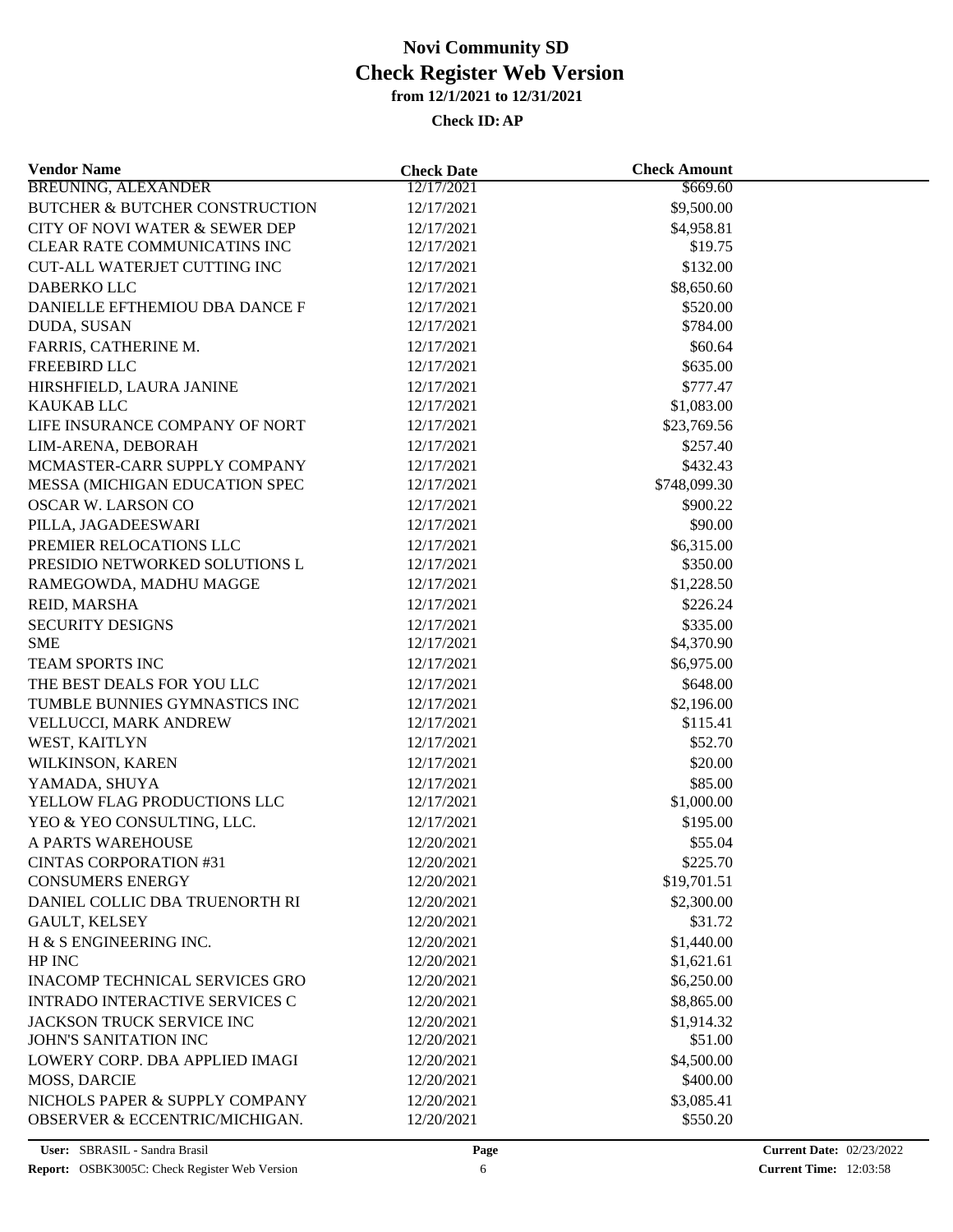#### **Check ID:AP**

| <b>Vendor Name</b>             | <b>Check Date</b> | <b>Check Amount</b>   |                |
|--------------------------------|-------------------|-----------------------|----------------|
| <b>OFILI, ALEXANDER</b>        | 12/20/2021        | \$57.91               |                |
| PLAYON! SPORTS                 | 12/20/2021        | \$180.00              |                |
| PRESIDIO NETWORKED SOLUTIONS L | 12/20/2021        | \$3,000.00            |                |
| <b>SOUND COM SYSTEMS</b>       | 12/20/2021        | \$155.00              |                |
| TREDROC TIRE SERVICES LLC      | 12/20/2021        | \$999.64              |                |
| MICHAEL R STILLMAN (P42765)    | 12/24/2021        | \$253.81              |                |
| <b>MISDU</b>                   | 12/24/2021        | \$2,552.50            |                |
|                                |                   | <b>Issued:</b>        | \$1,321.95     |
|                                |                   | <b>Reversed:</b>      | \$2,526.38     |
|                                |                   | <b>Cancelled:</b>     | \$4,288,782.55 |
| <b>AP Checks Processed:</b>    | 295               | <b>AP Bank Total:</b> | \$4,292,630.88 |
| <b>Total Checks Processed:</b> | 295               | <b>Grand Total:</b>   | \$4,292,630.88 |